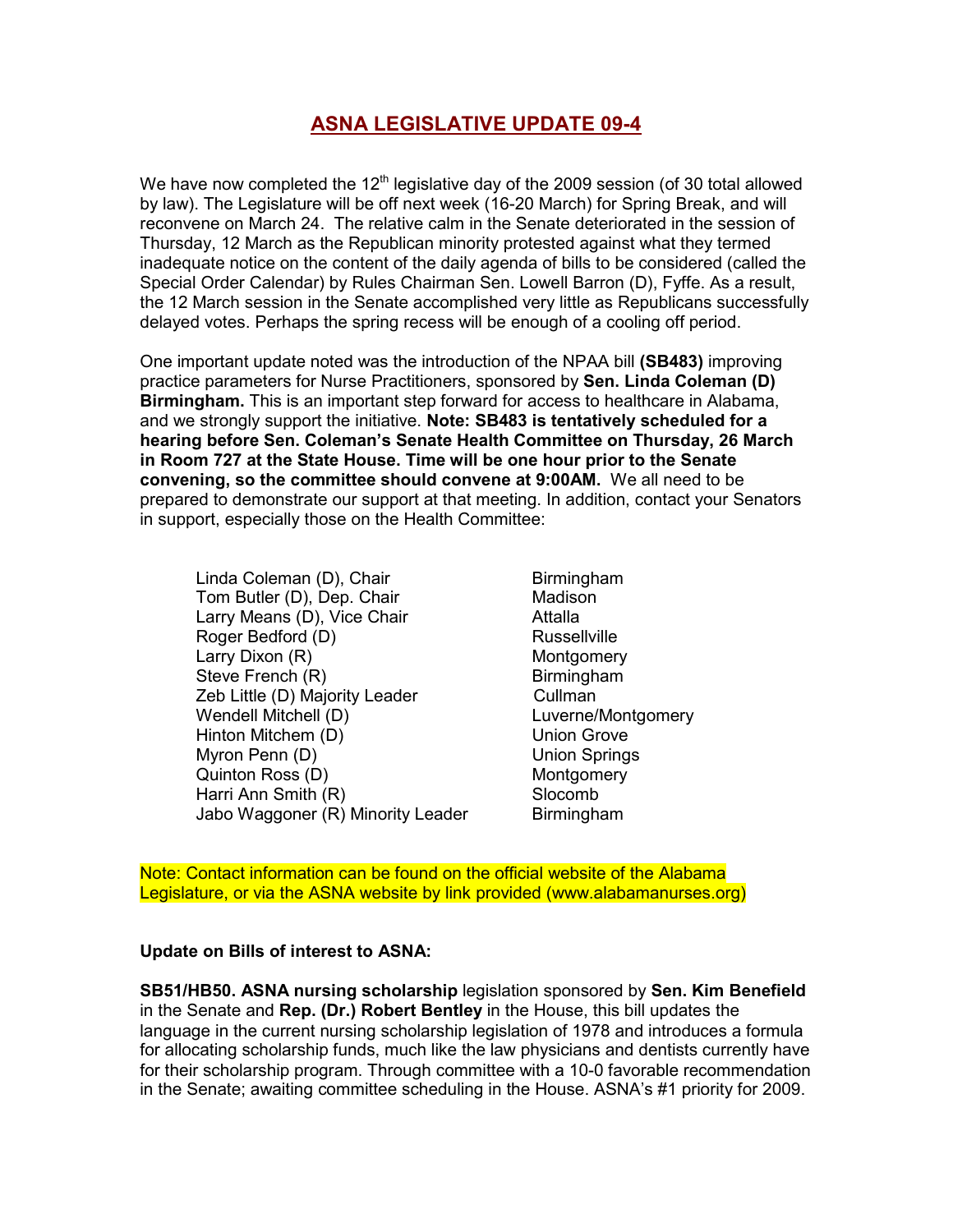**SB318/HB418.** These are the respective **Education Trust Fund budgets** in the Senate and House. Currently the Governor's Budget has only \$57,000 for nursing scholarships, well below the \$257K we got in 2009 and even farther below the \$557K we got in the 2008 budget. We must try to get at least some funding restored for these scholarships, although the present budget crisis will make that very difficult. We are concerned that the Governor's budget had only minor cuts for example, to the physicians scholarship program, while the nurses took a much bigger hit. We'll monitor the ongoing development of the Senate and House versions in the coming weeks. More as it develops.

**HB109.** The **Alabama Board of Nursing (ABN) Sunset bill**. Has passed both the House and Senate. Sent to the Governor for signature. ASNA strongly supports.

**SB130/HB490. Prohibit Smoking in Public Places.** Sponsored by Sen. Vivian Davis Figures in the Senate and Rep. Mary Sue McClurkin (and 39 others) in the House. This bill, now in its 11th yearly attempt, has always passed the Senate, but foundered in the House. Passed by the Senate Education Committee; no action yet in the House. Sen. Figures may have enough support to push it through this time. ASNA strongly supports.

**SB184/186//HB47. School Nurse Bill.** Sponsored by Sen. Z. Little/Sen. Ross in the Senate and Rep. Bentley in the House. Calls for hiring of LPNs and RNs by school systems; sets RN supervisory role over maximum of 5 LPNs; call for RN consultant in each district to oversee school nurse programs and report directly to Superintendent. This bill has broad support in both houses, and with school boards and AEA. Would have passed easily last year except for squabbling in the Senate over other issues. SB186 has passed the full Senate and has been assigned to the EA committee in the House; HB47 has passed the whole House and has been passed by the F&TE committee in the Senate, awaits vote by full Senate. ASNA supports.

**SB215/HB27. Confidentiality of ABN Investigative Reports.** Sen. Dixon and Rep. D. Newton. Provides legal protection for both the ABN and individual nurses when accused of wrongdoing, most specifically when charges prove false/unfounded. Has been carried over in the Senate GA committee due to objections from the Trial Lawyers Association via Sen. Mitchell and Z. Little. Negotiations pending to resolve the differences. ASNA supports.

**SB306. Defibrillator Kits in all K-12 Public Schools.** Sen. Butler. Another bill with broad support that likely would have passed last year except for problems on other issues in the Senate. Passed by the Senate Education Committee; will go to the full Senate for vote. ASNA supports.

**SB483. NPAA bill to improve practice privileges for Nurse Practitioners.** Alabama is one of the most restrictive states in the union in allowing NPs to do what they are trained and educated to do. This bill would remove physicians from the current Joint Committee overseeing NP practice, retaining them in an advisory capacity only while establishing ABN as sole regulatory authority over NPs; delete the requirement for a written Collaborative Agreement with a physician; and add prescriptive authority for Class II – V. Calls for NPs to be named Primary Care Providers, and be included in reimbursement issues. Has major opposition from MASA. Tentatively scheduled for Health Committee hearing 26 March. ASNA strongly supports.